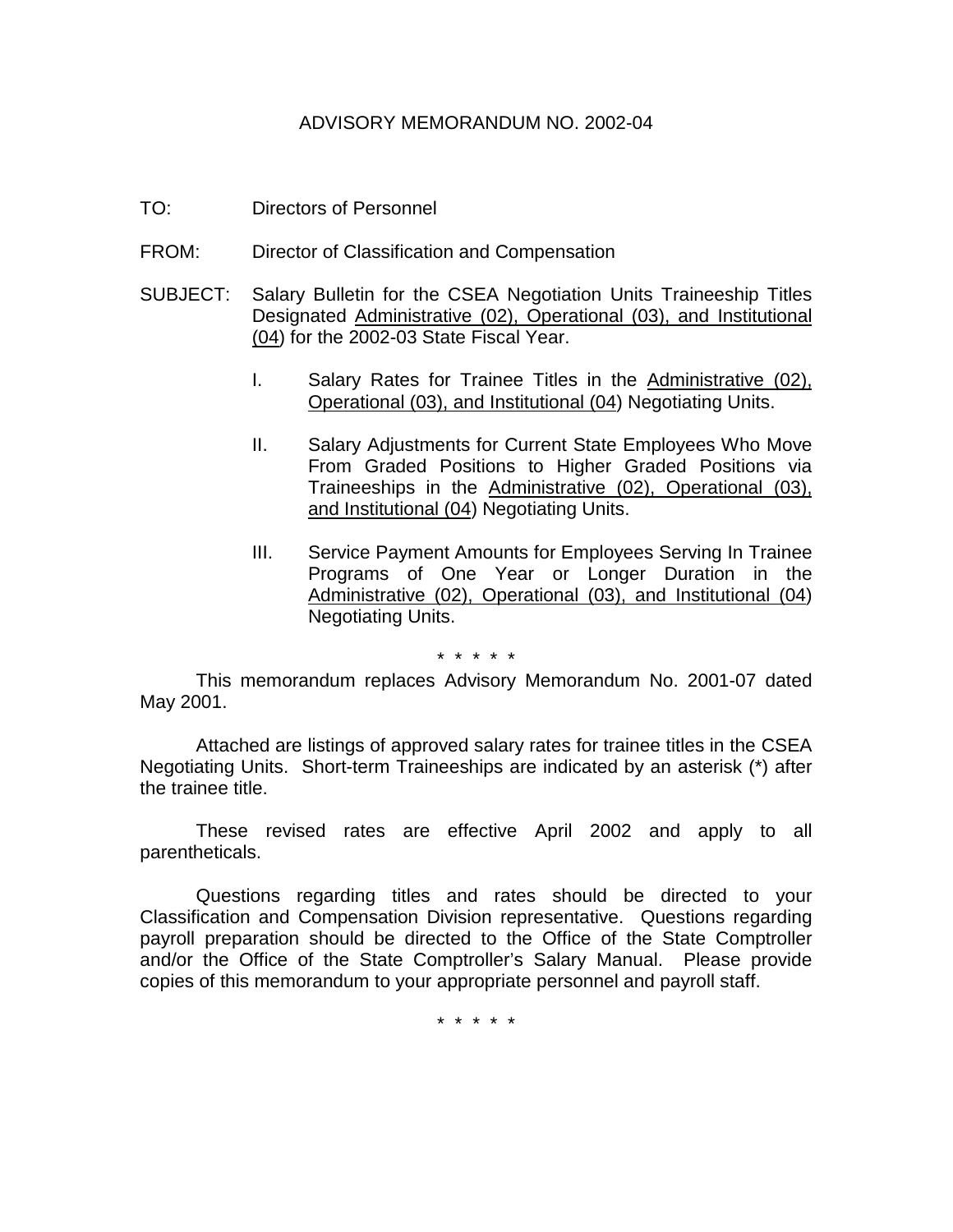# **I. Salary Rates for Trainee Titles in the Administrative (02), Operational (03), and Institutional (04) Negotiating Units.**

The salary rates for most trainee titles correspond to the Hiring Rate of a salary grade. The actual salary paid can be determined by referring to the April 1, 2002 salary schedule for the CSEA Negotiating Units. The salary rates for some trainee titles are above the Hiring Rate of a grade and these will be shown as a Hiring Rate plus a dollar amount on the attached listings.

There will be cases where persons appointed to trainee titles will be entitled to a salary higher than those indicated in the attached listings, based on prior State service. The actual salary paid to these employees will be determined by the Office of the State Comptroller.

#### **II. Salary Adjustments for Current State Employees Who Move From Graded Positions to Higher Graded Positions via Traineeships in the Administrative (02), Operational (03), and Institutional (04) Negotiating Units.**

At the end of the Traineeship, employees who successfully complete the Traineeship and advance to higher graded positions are entitled, upon such advancement, to have their basic annual salary increased. The increase will be the higher of the Hiring Rate on the CSEA Negotiating Unit Salary Schedule of the target graded position or an adjustment (Increased Upon Completion amount) shown on the attached listings. Such adjustments are not subject to a Not To Exceed (NTE) amount.

An additional procedure, as described in previous years, continues for determining the salary of current State employees who move from graded positions to higher graded positions via Traineeships. For these employees who receive no increase in salary upon appointment and do not receive a service payment during or at the end of the Traineeship, their salary upon movement to the target grade will be determined by one of two methods. The salary will be the higher of:

- Method One adding the salary adjustment amount to the salary as a trainee; or
- Method Two increasing the salary by the percentage which corresponds to the number of grades advanced from the former grade (i.e. 3% for one grade, 4.5% for two grades, 6% for three grades, etc.).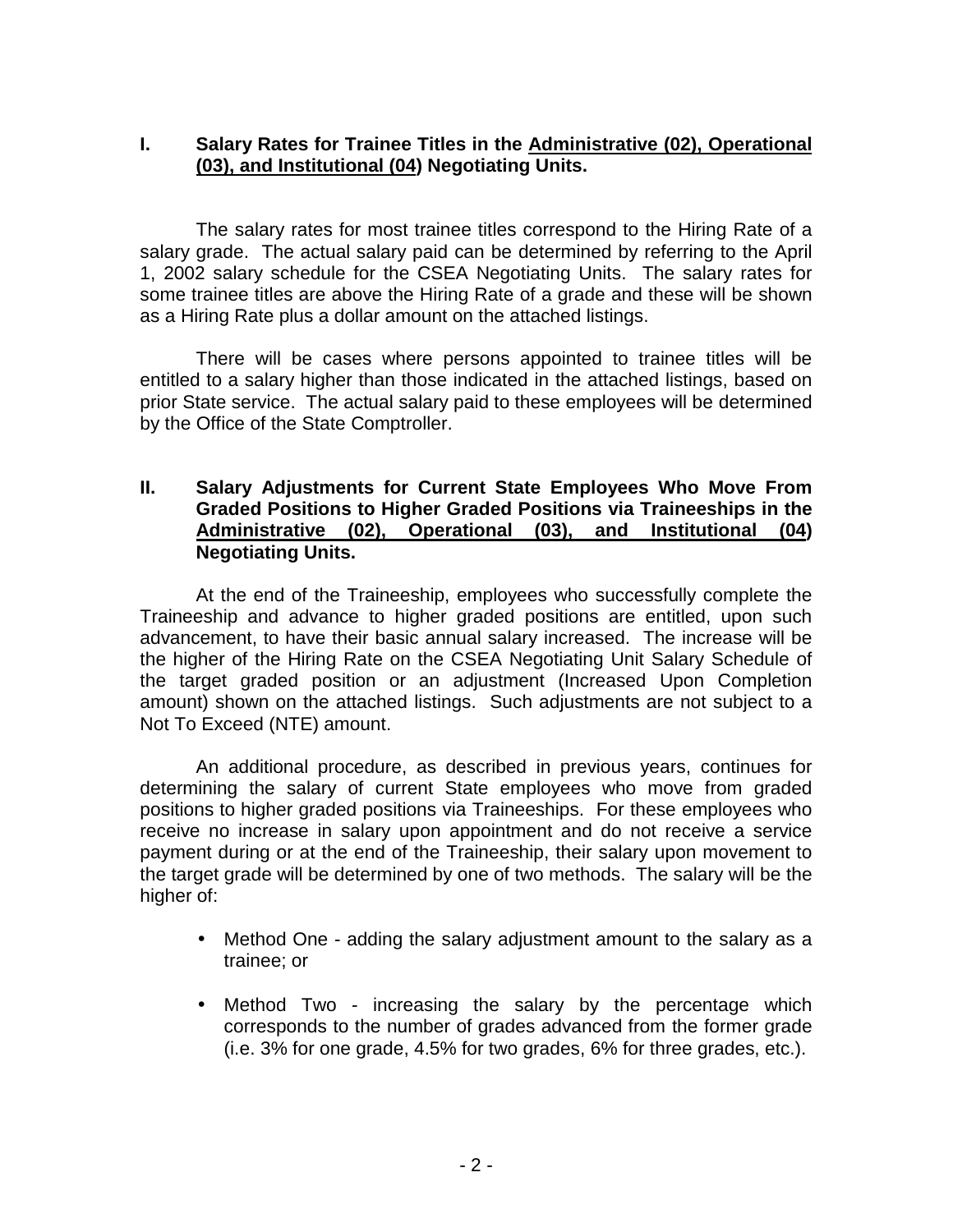If the Hiring Rate is higher than the results of either of these two methods, the successful trainee is to be paid at the Hiring Rate. This procedure usually will apply only for short-term Traineeships.

# **III. Service Payment Amounts for Employees Serving In Trainee Programs of One Year or Longer Duration in the Administrative (02), Operational (03), and Institutional (04) Negotiating Units.**

CSEA Negotiating Unit trainees rated satisfactory after twelve months of service in a level of a Traineeship, will be eligible for a single service payment in the amount indicated on the following listings. But, under no circumstances may a service payment increase a trainee's salary beyond the amount shown in the Not to Exceed (NTE) column.

Nicholas J. Vagianelis

\_\_\_\_\_\_\_\_\_\_\_\_\_\_\_\_\_\_\_\_\_\_\_\_\_\_\_\_\_\_\_\_\_\_\_\_\_

**Attachments**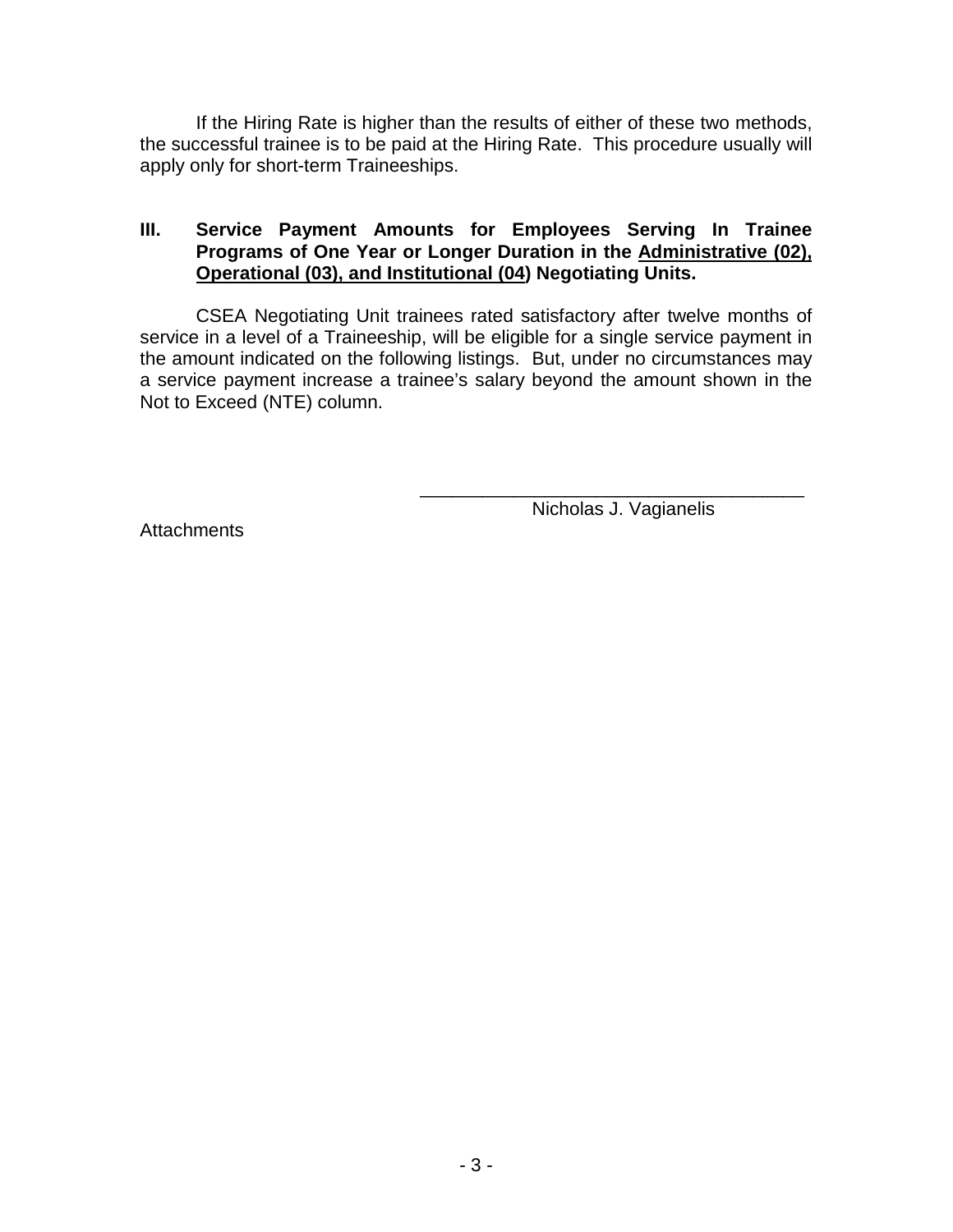### **Administrative Services Negotiating Unit (02) April 2002**

| <b>Trainee Title &amp; Rate</b>                                                                         | <b>Service</b><br><b>Payment</b> | <b>NTE</b>                           | <b>Performance Level</b><br><b>Title and Grade</b> | <b>Increase Upon</b><br><b>Completion of</b><br>Traineeship |
|---------------------------------------------------------------------------------------------------------|----------------------------------|--------------------------------------|----------------------------------------------------|-------------------------------------------------------------|
| <b>Business Document</b><br>Specialist Trainee, HR G-6                                                  | \$762                            | \$27,102                             | <b>Business Document</b><br>Specialist 1, G-9      | \$868                                                       |
| <b>Claims Services</b><br>Representative<br>Trainee 1, HR G-13<br>Trainee 2, HR G-14                    |                                  | \$1,032 \$39,666<br>\$1,076 \$41,893 | <b>Claims Services</b><br>Representative 1, G-18   | \$1,295                                                     |
| <b>Compensation Claims</b><br>Examiner Trainee, HR G-13                                                 |                                  | \$1,032 \$39,666                     | <b>Compensation Claims</b><br>Examiner, G-14       | \$1,076                                                     |
| <b>Compensation Claims Investi-</b><br>gator Trainee, HR G-13                                           |                                  | \$1,032 \$39,666                     | <b>Compensation Claims</b><br>Investigator 1, G-14 | \$1,076                                                     |
| Computer Operator*<br>Trainee, HR G-8                                                                   |                                  |                                      | Computer Operator,<br>$G-10$                       | \$909                                                       |
| <b>Consumer Services</b><br>Specialist<br>Trainee 1, HR G-8<br>Trainee 2, HR G-10<br>Trainee 3, HR G-12 | \$830<br>\$909<br>\$988          | \$30,161<br>\$33,627<br>\$37,500     | <b>Consumer Services</b><br>Specialist 1, G-14     | \$1,076                                                     |
| <b>Crime Victims Specialist</b><br>Trainee, HR G-13                                                     | \$1,032                          | \$39,666                             | <b>Crime Victims</b><br>Specialist 1, G-14         | \$1,076                                                     |
| Data Entry Machine Operator*<br>Trainee, HR G-5                                                         |                                  |                                      | Data Entry Machine<br>Operator, G-6                | \$762                                                       |
| <b>Driver Improvement</b><br>Examiner Trainee, HR G-9                                                   | \$868                            | \$31,825                             | <b>Driver Improvement</b><br>Examiner, G-11        | \$955                                                       |
| Law Department Document<br>Specialist<br>Trainee 1, HR G-6<br>Trainee 2, HR G-8                         | \$762                            | \$27,102<br>\$30,161                 | Law Department<br>Document Specialist,<br>$G-9$    | \$868                                                       |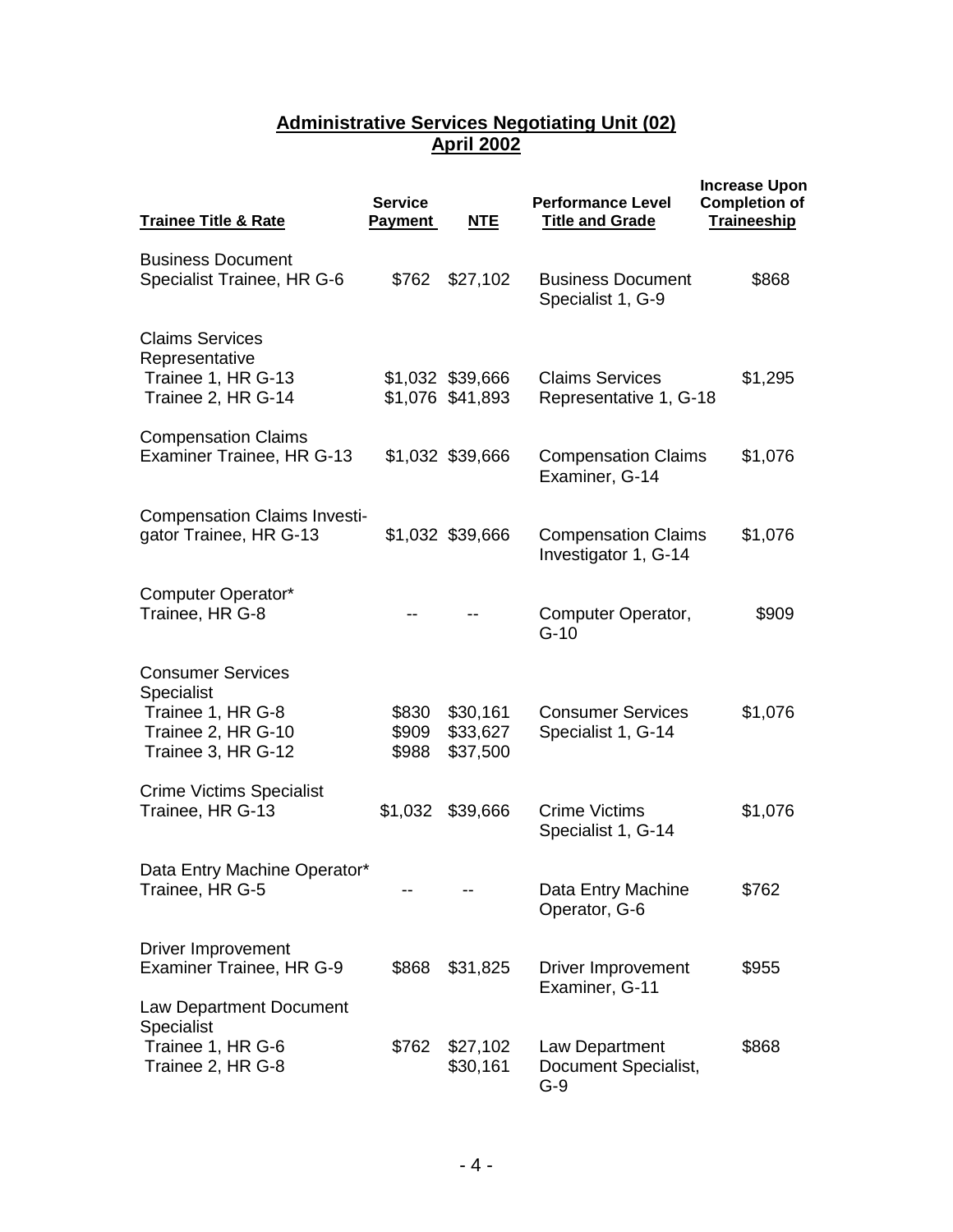| Legal Assistant<br>Trainee 1, HR G-11<br>Trainee 2, HR G-13             | \$955<br>\$1,032 | \$35,574<br>\$39,666 | Legal Assistant 1,<br>$G-14$                          | \$1,076 |
|-------------------------------------------------------------------------|------------------|----------------------|-------------------------------------------------------|---------|
| <b>Licensing Services Clerk</b><br>Trainee, HR G-6                      | \$762            | \$27,102             | <b>Licensing Services</b><br>Clerk, G-9               | \$868   |
| Nursing Station Clerk*<br>Trainee, HR G-6                               |                  |                      | <b>Nursing Station</b><br><b>Clerk 1, G-7</b>         | \$799   |
| <b>Personnel Status Examiner</b><br>Trainee, HR G-11                    | \$955            | \$35,574             | <b>Personnel Status</b><br>Examiner 1, G-13           | \$1,032 |
| <b>Student Loan Control</b><br>Representative Trainee,<br><b>HR G-9</b> | \$868            | \$31,825             | <b>Student Loan Control</b><br>Representative 1, G-11 | \$955   |
| <b>Tax Compliance Agent</b><br>Trainee, HR G-13                         |                  | \$1,032 \$39,666     | <b>Tax Compliance</b><br>Agent 1, G-14                | \$1,076 |
| <b>Treatment Unit Clerk*</b><br>Trainee, HR G-6                         |                  |                      | <b>Treatment Unit Clerk,</b><br>G-7                   | \$799   |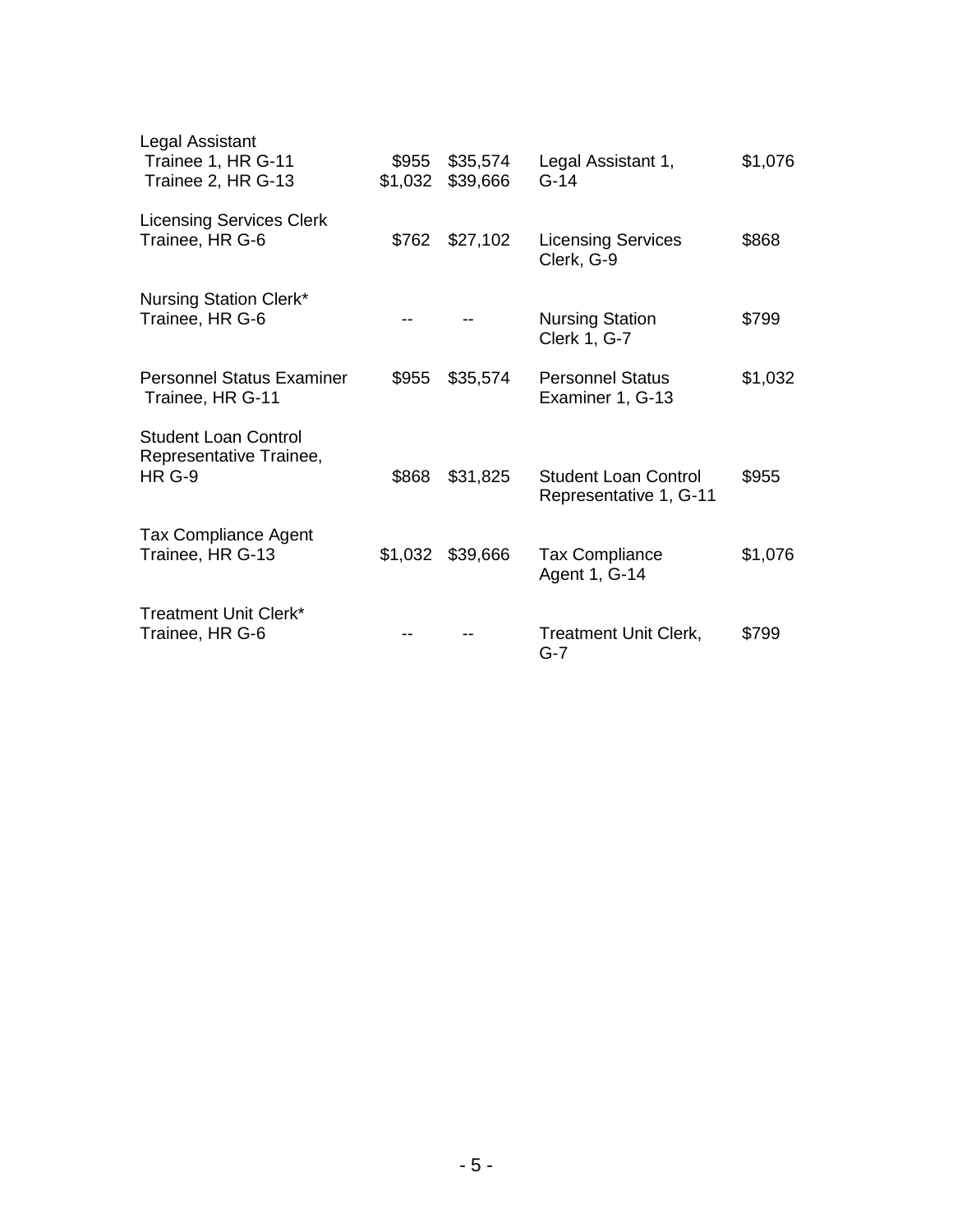## **Operational Services Negotiating Unit (03) April 2002**

| <b>Trainee Title &amp; Rate</b>                                               | <b>Service</b><br><b>Payment</b> | <b>NTE</b>           | <b>Performance Level</b><br><b>Title and Grade</b> | <b>Increase Upon</b><br><b>Completion of</b><br><b>Traineeship</b> |
|-------------------------------------------------------------------------------|----------------------------------|----------------------|----------------------------------------------------|--------------------------------------------------------------------|
| <b>Assistant Drill Rig Operator</b><br>Trainee 1, HR G-6<br>Trainee 2, HR G-7 | \$762<br>\$799                   | \$27,102<br>\$28,605 | <b>Assistant Drill Rig</b><br>Operator, G-8        | \$830                                                              |
| <b>Assistant Regents Printer</b><br>Trainee 1, HR G-6<br>Trainee 2, HR G-8    | \$762<br>\$830                   | \$27,102<br>\$30,161 | <b>Assistant Regents</b><br>Printer, G-10          | \$909                                                              |
| <b>Bridge Repair Assistant</b><br>Trainee 1, HR G-6<br>Trainee 2, HR G-7      | \$762<br>\$799                   | \$27,102<br>\$28,605 | Bridge Repair Assistant,<br>$G-9$                  | \$868                                                              |
| <b>Building Services Assistant</b><br>Trainee 1, HR G-3<br>Trainee 2, HR G-4  | \$661<br>\$700                   | \$23,378<br>\$24,502 | <b>Building Services</b><br>Assistant 1, G-5       | \$733                                                              |
| Carpenter<br>Apprentice 1<br>1st 6 months, HR G-6<br>2nd 6 months, HR G-7     | \$799                            | \$35,574             |                                                    |                                                                    |
| <b>Apprentice 2</b><br>1st 6 months, HR G-8<br>2nd 6 months, HR G-9           | \$868                            | \$35,574             |                                                    |                                                                    |
| Apprentice 3<br>1st 6 months, HR G-10<br>2nd 6 months, HR G-11                | \$955                            | \$35,574             | Carpenter, G-12                                    | \$988                                                              |
| <b>Communications Technician</b><br>Trainee, HR G-8                           | \$830                            | \$30,161             | Communications<br>Technician, G-10                 | \$909                                                              |
| Electrician<br>Apprentice 1<br>1st 6 months, HR G-6<br>2nd 6 months, HR G-7   | \$799                            | \$35,574             |                                                    |                                                                    |
| <b>Apprentice 2</b><br>1st 6 months, HR G-8<br>2nd 6 months, HR G-9           | \$868                            | \$35,574             |                                                    |                                                                    |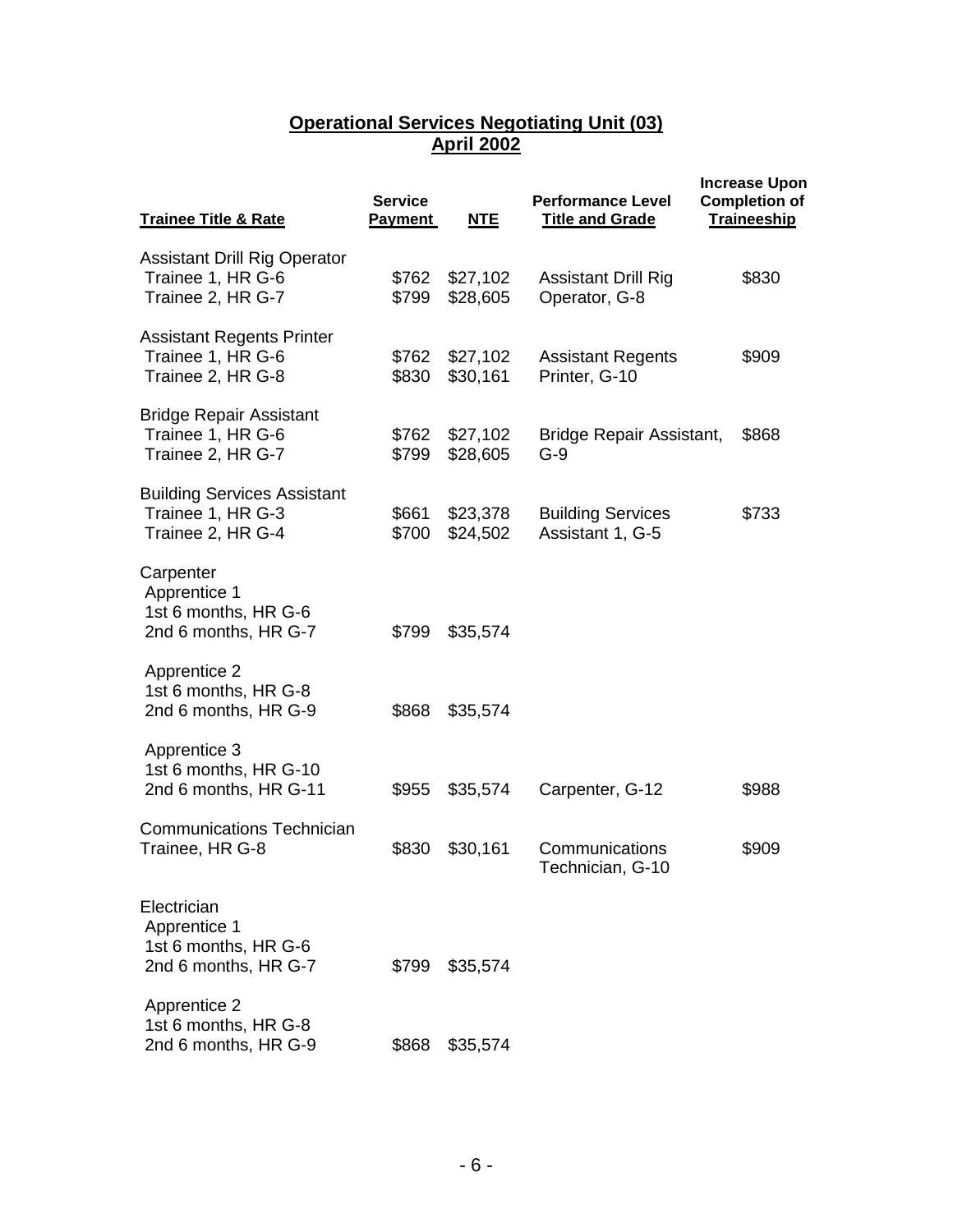| Electrician<br>Apprentice 3<br>1st 6 months, HR G-10<br>2nd 6 months, HR G-11                   | \$955          | \$35,574             | Electrician, G-12                               | \$988 |
|-------------------------------------------------------------------------------------------------|----------------|----------------------|-------------------------------------------------|-------|
| <b>Highway Maintenance</b><br>Worker 1<br>Trainee 1, HR G-6                                     | \$762          | \$27,102             |                                                 |       |
| Trainee 2, HR G-7<br>Rockland & Westchester Cos.,<br>HR G-7 +\$4,475                            | \$799          | \$28,605             | <b>Highway Maintenance</b><br>Worker 1, G-8     | \$830 |
| <b>Job Printer</b><br>Trainee 1, HR G-6<br>Trainee 2, HR G-8                                    | \$762<br>\$830 | \$27,102<br>\$30,161 | Job Printer, G-10                               | \$909 |
| Laboratory Mechanician<br>Apprentice 1<br>1st 6 months, HR G-6<br>2nd 6 months, HR G-7          | \$799          | \$35,574             |                                                 |       |
| <b>Apprentice 2</b><br>1st 6 months, HR G-8<br>2nd 6 months, HR G-9                             | \$868          | \$35,574             |                                                 |       |
| Apprentice 3<br>1st 6 months, HR G-10<br>2nd 6 months, HR G-11                                  | \$955          | \$35,574             | Laboratory Mechanician,<br>$G-12$               | \$988 |
| <b>Motor Equipment Mechanic</b><br>Apprentice 1<br>1st 6 months, HR G-6<br>2nd 6 months, HR G-7 | \$799          | \$35,574             |                                                 |       |
| Apprentice 2<br>1st 6 months, HR G-8<br>2nd 6 months, HR G-9                                    | \$868          | \$35,574             |                                                 |       |
| Apprentice 3<br>1st 6 months, HR G-10<br>2nd 6 months, HR G-11                                  | \$955          | \$35,574             | <b>Motor Equipment</b><br>Mechanic, G-12        | \$988 |
| Offset Printing Machine*<br>Operator Trainee, HR G-3                                            |                |                      | <b>Offset Printing Machine</b><br>Operator, G-6 | \$762 |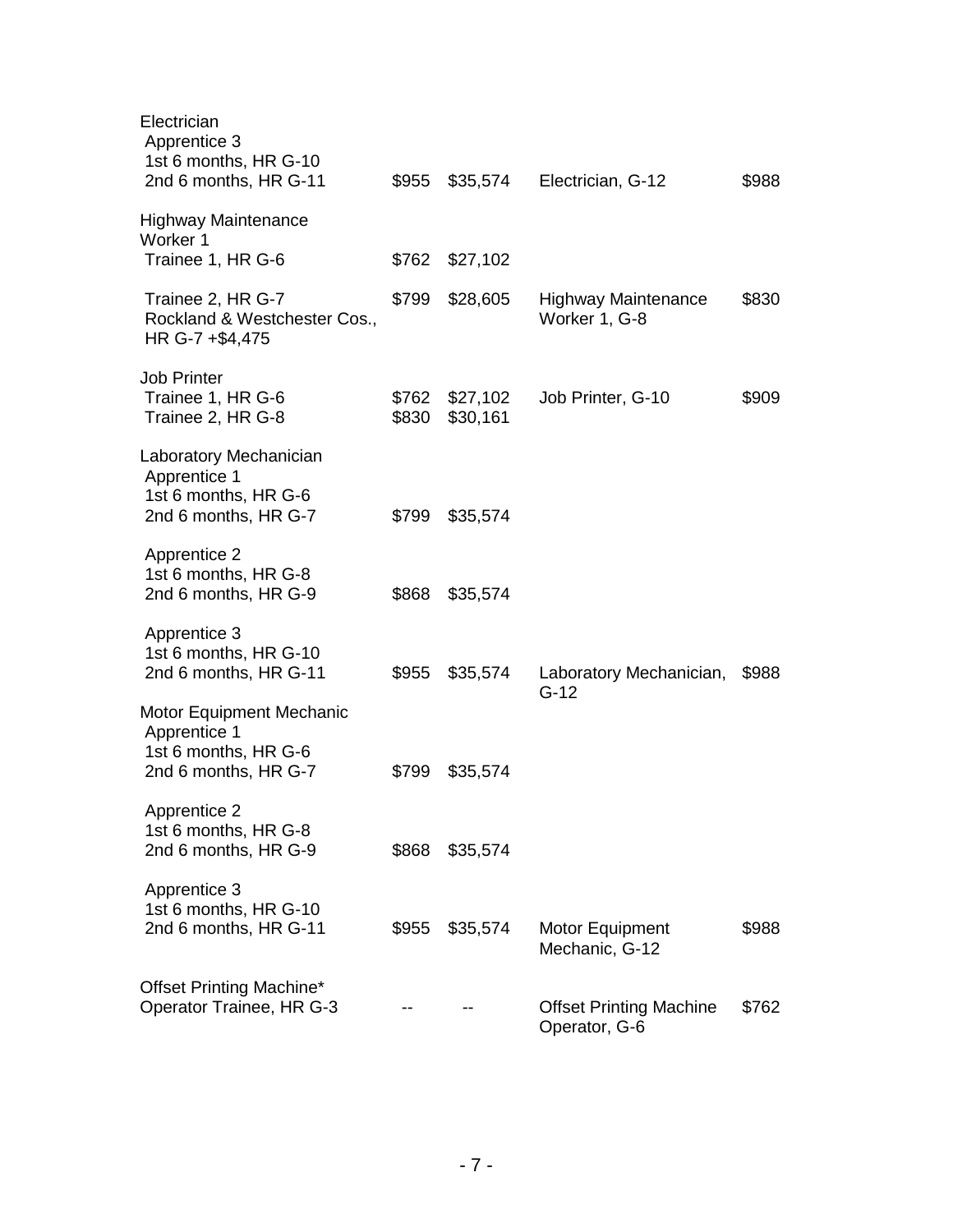| Plant Utilities Engineer 1+<br>Apprentice 1                                                    |                |                      |                                                   |         |
|------------------------------------------------------------------------------------------------|----------------|----------------------|---------------------------------------------------|---------|
| 1st 6 months, HR G-7<br>2nd 6 months, HR G-8                                                   | \$799<br>\$830 | \$37,500             |                                                   |         |
| <b>Apprentice 2</b><br>1st 6 months, HR G-9<br>2nd 6 months, HR G-10                           | \$868<br>\$909 | \$37,500             |                                                   |         |
| Apprentice 3<br>1st 6 months, HR G-11<br>2nd 6 months, HR G-12                                 | \$955<br>\$988 | \$37,500             | <b>Plant Utilities</b><br>Engineer 1, G-14        | \$1,076 |
| <b>Plumber and Steamfitter</b><br>Apprentice 1<br>1st 6 months, HR G-6<br>2nd 6 months, HR G-7 | \$799          | \$35,574             |                                                   |         |
| <b>Apprentice 2</b><br>1st 6 months, HR G-8<br>2nd 6 months, HR G-9                            | \$868          | \$35,574             |                                                   |         |
| Apprentice 3<br>1st 6 months, HR G-10<br>2nd 6 months, HR G-11                                 | \$955          | \$35,574             | Plumber and Steamfitter,<br>$G-12$                | \$988   |
| <b>Refrigeration Mechanic</b><br>Apprentice 1<br>1st 6 months, HR G-6<br>2nd 6 months, HR G-7  | \$799          | \$35,574             |                                                   |         |
| <b>Apprentice 2</b><br>1st 6 months, HR G-8<br>2nd 6 months, HR G-9                            | \$868          | \$35,574             |                                                   |         |
| Apprentice 3<br>1st 6 months, HR G-10<br>2nd 6 months, HR G-11                                 | \$955          | \$35,574             | Refrigeration Mechanic,<br>$G-12$                 | \$988   |
| <b>State Police Communications</b><br>Specialist                                               |                |                      |                                                   |         |
| Trainee 1, HR G-8<br>Trainee 2, HR G-10                                                        | \$830<br>\$909 | \$30,161<br>\$33,627 | State Police Communi-<br>cations Specialist, G-12 | \$988   |

+Upon satisfactory rating, service payment paid at six month intervals.